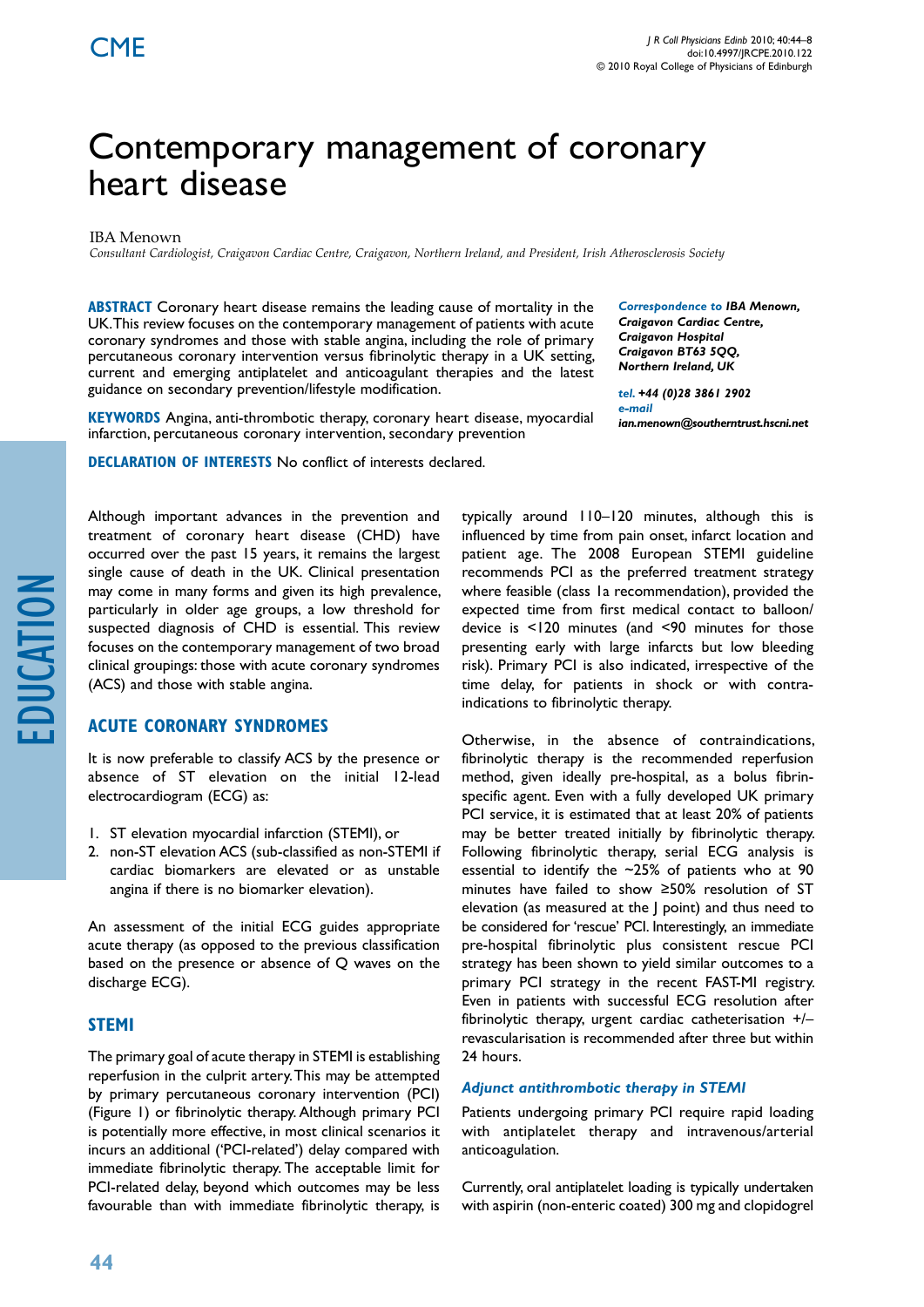

**FIGURE 1** (a) Acutely occluded dominant right coronary artery (arrow) in a patient presenting with extensive inferolateral ST elevation and cardiogenic shock. An intra-aortic balloon pump and temporary pacing wire are in situ. (b) Right coronary artery following successful primary percutaneous coronary intervention.

600 mg (which achieves acceptable platelet inhibition at  $\sim$ 2 hours, compared with  $\sim$ 6 hours following the conventional 300 mg loading dose). The recently approved P2Y12 receptor blocker prasugrel, given as a 60 mg loading dose, followed by 10 mg once daily, shows faster onset of action and greater platelet inhibition than clopidogrel and appears preferable in the primary PCI setting (TRITON-TIMI 38). Ticagrelor, a new, nonthienopyridine reversible P2Y12 receptor blocker which is not yet licensed, also shows faster onset and greater platelet inhibition than clopidogrel, and may be superior in primary PCI (see Further reading: Wallentin L et al.).

Intravenous antiplatelet therapy remains indicated in the presence of conventional anticoagulation, that is unfractionated heparin (UFH) or low molecular weight heparin (LMWH). The HORIZONS trial showed that intravenous (IV) direct thrombin inhibition was preferable to the conventional combination of UFH plus glycoprotein IIb/ Illa blocker with respect to 30-day net clinical adverse events (including a reduction in 30-day cardiac death). The benefit was driven largely by reduced major bleeding. Fondaparinux, the new factor Xa blocker, has been associated with an excess of catheter thrombosis (thought to be due to the absence of anti-Ila activity  $+/$ lower levels of anti-Xa activity) and is thus contraindicated as the sole anticoagulant during PCI, with additional unfractionated heparin being recommended.

At present, patients receiving fibrinolytic therapy are given adjunct antiplatelet therapy with aspirin loading (300 mg) and clopidogrel (300 mg if ≤75 years; 75 mg if >75 years).

While UFH was conventionally used for adjunct anticoagulation to reduce the risk of reocclusion following successful fibrinolysis, the ExTRACT-TIMI 25 trial established the LMWH enoxaparin as the anticoagulant of choice given its significant improvement in efficacy and net clinical benefit compared with UFH. If using enoxaparin, the use of the trial dosing regimen is strongly recommended, that is patients ≤75 years: 30 mg IV bolus, then 1 mg/kg/12h (maximum 100 mg) subcutaneously; patients >75 years: no initial IV bolus, subcutaneous dose 0.75 mg/kg (maximum 75 mg); patients with creatinine clearance <30 ml/min (dose reduced to 1 mg/kg/24h). In contrast, bivalirudin and fondaparinux have not shown any clear benefit over UFH as adjuncts to fibrinolytic therapy.

## **Non-ST elevation ACS**

Most patients with non-STEMI, and those with unstable angina plus 'high risk' clinical or ECG features (ideally quantified by GRACE or TIMI risk scores), benefit from early (within 72 hours) invasive evaluation  $+/$ revascularisation.

At present, acute oral antiplatelet loading with aspirin 300 mg and clopidogrel 300 mg once daily is usually undertaken. Recent and ongoing trials with new alternative P2Y12 receptor blockers, as discussed above, show superior efficacy to clopidogrel although with increased bleeding risk. With the advent of dual oral antiplatelet therapy, intravenous glycoprotein IIb/IIIa receptor blockade is now usually only given during urgent PCI but is less commonly required for 'upstream' coronary care unit use.

Unfractionated heparin has largely been replaced as an anticoagulant by one of the newer agents, most commonly the LWMH enoxaparin, which has been associated with reduced death/myocardial infarction (MI) (provided inappropriate 'stacking' with top-up UFH was not undertaken at the time of urgent PCI as occurred in the SYNERGY trial). If already established on enoxaparin (two or more full subcutaneous doses) and undergoing PCI, the recommended strategy is that no further

education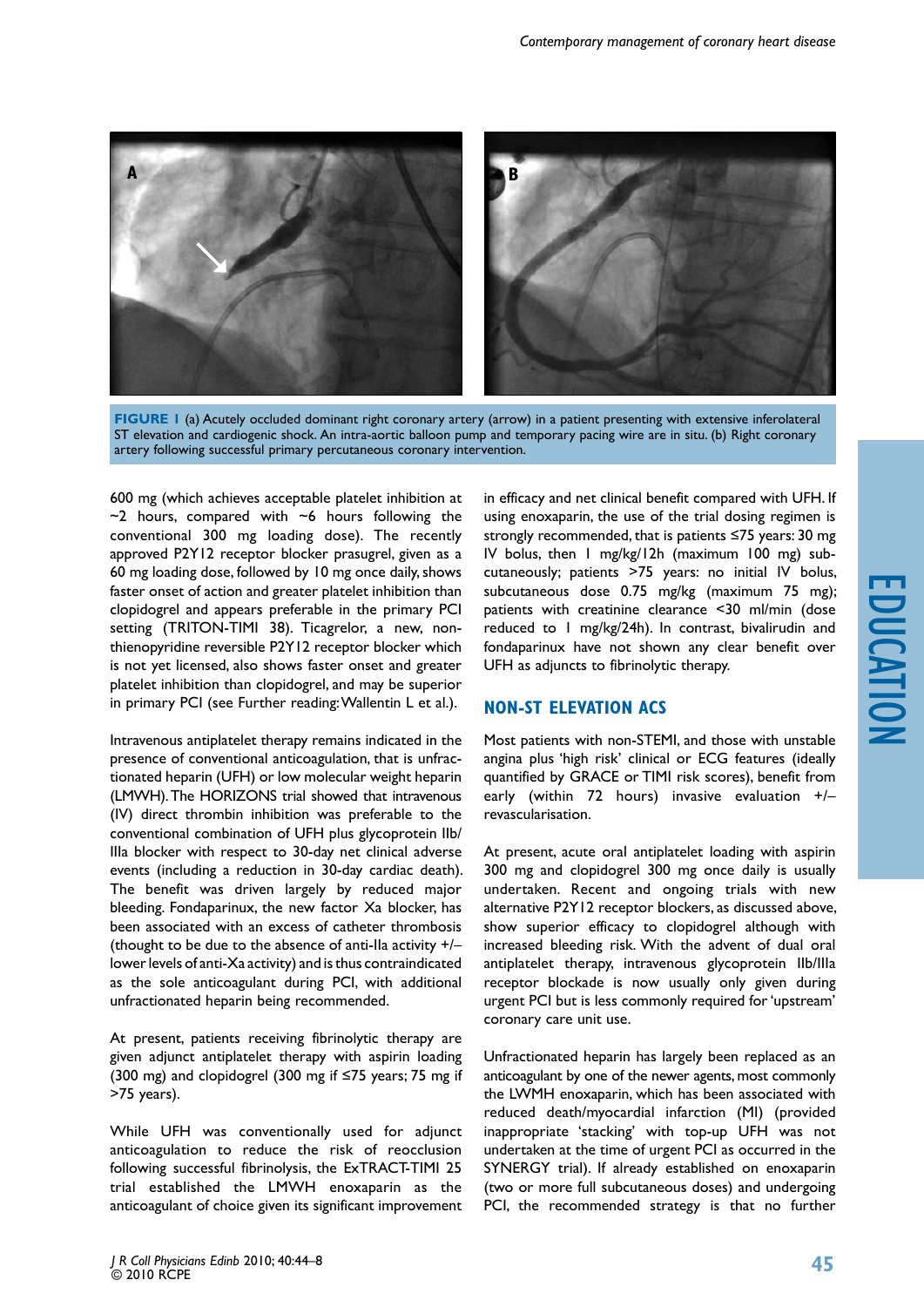anticoagulant is given if <8 hours after the last enoxaparin dose, 0.3 mg/kg enoxaparin intra-arterial top-up is given if 8–12 hours, and 0.5 mg/kg enoxaparin intra-arterial bolus is given if >12 hours.

Bivalirudin was compared to a heparin (UFH or LMWH) plus glycoprotein IIb/IIIa blocker strategy in those undergoing urgent invasive evaluation for non-STE-ACS in the ACUITY study. A 'non-inferior' ischaemic endpoint incidence but less bleeding (hence net clinical advantage favouring bivalirudin) was seen at 30 days, although in those patients who proceeded to PCI no mortality advantage was seen at one year.

Fondaparinux, compared with enoxaparin in the OASIS-5 trial, showed a non-inferior incidence of the primary endpoint (death/MI/ischaemia) at day nine but less bleeding. Of note, the bleeding benefit was mainly seen in those >65 years, enoxaparin was not age-adjusted and full-dose top-up UFH was given relatively early (at/after six hours) to 55% of enoxaparin vs 20% of fondaparinux patients undergoing PCI. Catheter thrombosis was more common in fondaparinux patients (well reduced after a protocol amendment recommending top-up UFH). Nevertheless, fondaparinux may have a useful role in more elderly patients with non-STE-ACS not scheduled for urgent invasive evaluation.

# **Secondary prevention after ACS**

Following the stabilisation of ACS, the management of risk factors and establishing evidence-based doses of secondary prevention drugs are essential to optimise early and late outcomes.

#### *General measures (see Further reading: Joint British Societies' guidelines)*

For those who stop smoking, mortality in subsequent years is less than half that of those who continue to smoke. Smoking cessation is thus potentially the most effective of all secondary prevention measures. Cardiac rehabilitation and moderate exercise (to the point of slight breathlessness) for 20–30 minutes on most days is associated with a significant improvement in outcome.

Patients should adopt a Mediterranean-type diet, eat regular fruit and vegetables, and fatty fish at least twice a week. Dietary supplementation for up to four years with fish oil omega-3 fatty acids (1 g daily) may be considered if a patient's general intake of omega-3 fatty acids is poor (<7 g per week), but other supplements (including beta-carotene and vitamin C or E) are not recommended. Total fat intake should be limited to ≤30% of total energy intake, saturated fats to ≤10% of total fat intake (replacing saturated fats with monounsaturated fats where possible) and dietary cholesterol intake to ≤300 mg per day. Weight reduction in overweight patients is encouraged, aiming for an ideal

body weight (body mass index 20–25 kg/m<sup>2</sup>) and avoiding central obesity.

Alcohol intake should be limited to <21 units/week (<4 units on any single day) for men and <14 units/week (<3 units on any single day) for women. Salt intake should be limited to <6 g per day.

# *Aspirin*

Aspirin irreversibly inhibits cyclo-oxygenase (COX)-1 in platelets, thereby limiting the formation of thromboxane A2 and reducing platelet aggregation. The Antiplatelet Trialists' Collaboration showed a 25% reduction in death and MI in post-infarction patients. In both general and post-PCI patients, no benefit has been demonstrated for high dose (i.e.  $\geq$  300 mg) aspirin. The conventional dose in the UK is 75 mg lifelong.

#### *Clopidogrel/P2Y12 blockade*

Adenosine diphosphate (ADP) pathway-induced platelet activation may be blocked by specific inhibition of the P2Y12 ADP receptor. NICE guidelines recommend clopidogrel in addition to aspirin for up to one year after non-STEMI, based on CURE trial data, but only for 30 days after STEMI (since this was the treatment duration in CLARITY). However, the European Society of Cardiology STEMI guideline recommends clopidogrel for one year after STEMI. Maintenance dosage is usually 75 mg once daily, although pre-discharge platelet inhibition assessment may guide higher doses, e.g. 150 mg once daily in the future. The GRAVITAS trial is under way to assess this strategy.

## *Beta blockers*

Consensus opinion recommends beta blockers indefinitely after MI, with the strongest evidence in patients with left ventricular (LV) dysfunction. Multiple studies suggest that elevated resting heart rate predicts adverse risk, and titrating the dose to achieve a resting heart rate at least <70 beats per minute and, if tolerated, ~60 beats per minute is considered desirable.

## *Statins/lipid therapy*

Statin therapy is recommended for all patients with coronary artery disease. Early initiation following MI may be beneficial through mechanisms of plaque stabilisation, anti-inflammatory effects and restoration of endothelial function. The PROVE-IT trial in patients with recent MI showed that use of an intensive statin strategy (atorvastatin 80 mg; median on-treatment low-density lipoprotein cholesterol (LDL-C) 1.6 mmol/l) compared with a moderate statin strategy (pravastatin 40 mg; median on-treatment LDL-C 2.5 mmol/l) resulted in a 16% relative reduction at two years in death/MI/unstable angina/revascularisation or stroke. Low levels of highdensity lipoprotein (HDL) cholesterol (<1.0 mmol/l) also predict increased future risk. The independent predictive value of elevated triglycerides is less certain.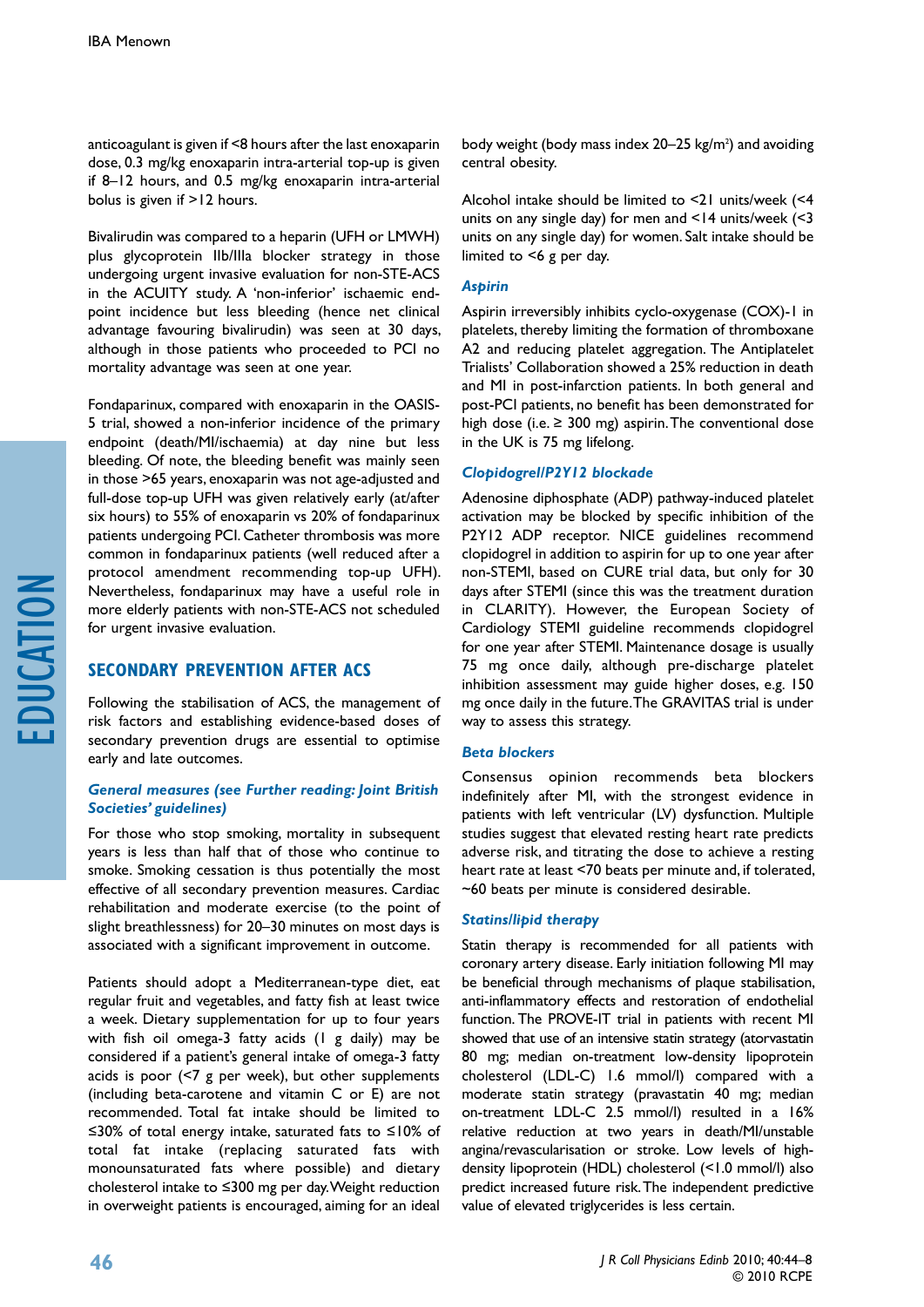#### *ACE inhibitors*

Angiotensin-converting enzyme (ACE) inhibitors reduce remodelling and improve survival in patients with reduced LV systolic dysfunction post MI. Additionally, ramipril and perindopril have shown improved cardiovascular outcome in patients with risk factors for or established atherosclerotic disease, irrespective of LV function and apparently beyond effects on blood pressure. Thus ACE inhibitors are recommended lifelong for all post-MI patients. Doses should be titrated to the relevant study targets (for example, ramipril 10 mg once daily and perindopril 8 mg once daily). Angiotensin receptor blockers are not routinely recommended post MI, but in individuals known to be intolerant to ACE inhibitors, valsartan is licensed for patients post MI with heart failure (based on the VALIANT study).

# **Chronic stable angina**

Patients with stable angina (that is, angina which is stable in terms of frequency and severity) should also receive secondary prevention as described above, including general measures, anti-platelet monotherapy, beta blocker or alternative rate-lowering agent (for example, the sino-atrial node blocker ivabradine, or rate-limiting calcium channel blockers verapamil/diltiazem), a statin, and, for most patients, an ACE inhibitor. For lower-risk patients (low risk ideally defined by diagnostic catheterisation as per the COURAGE trial) who are not felt to require revascularisation, additional anti-anginal medication may be considered. It should be noted that apart from rate-lowering anti-anginals there is no current evidence that other anti-anginals reduce the risk of death/MI, and thus their purpose is primarily for symptom relief.

Current options include nitrates (which should be given as a long-acting once a day or asymmetric dosing

## **further reading**

- Anderson JL, Adams CD, Antman EM et al. ACC/AHA 2007 Guidelines for the management of patients with unstable angina/ non-ST-elevation myocardial infarction. *Circulation* 2007;116:e148– 304. [doi:10.1161/CIRCULATIONAHA.107.181940](http://dx.doi.org/10.1161/CIRCULATIONAHA.107.181940)
- Bassand JP, Hamm CW, Ardissino D et al. Guidelines for the diagnosis and treatment of non-ST-segment elevation acute coronary syndromes. *Eur Heart J* 2007; 28:1598–660. [doi:10.1093/](http://dx.doi.org/10.1093/eurheartj/ehm161) [eurheartj/ehm161](http://dx.doi.org/10.1093/eurheartj/ehm161)
- Danchin N, Coste P, Ferrières J et al. Comparison of thrombolysis followed by broad use of percutaneous coronary intervention with primary percutaneous coronary intervention for ST-segment elevation acute myocardial infarction: data from the French Registry on Acute ST-Elevation Myocardial Infarction (FAST-MI). *Circulation*  2008; 118:268–76. [doi:10.1161/CIRCULATIONAHA.107.762765](http://dx.doi.org/10.1161/CIRCULATIONAHA.107.762765)
- Fox K, Garcia MA, Ardissino D et al. Guidelines on the management of stable angina pectoris: executive summary: the Task Force on the Management of Stable Angina Pectoris of the European Society of Cardiology. *Eur Heart J* 2006; 27:1341–81. [doi:10.1093/eurheartj/ehl001](http://dx.doi.org/10.1093/eurheartj/ehl001)

preparation with a nitrate-free period to reduce tolerance), calcium channel blockers (which may also be useful if there is concurrent hypertension), nicorandil (best reserved for third- or fourth-line use due to the potential risk of gastrointestinal or perineum ulceration) and ranolazine (which is thought to work through inhibiting the late sodium current, thereby reducing intracellular sodium, and hence calcium, overload).

Less established non-drug options include enhanced external counterpulsation and spinal cord stimulation, although these are more controversial and not widely used.

#### **key points**

- For ST elevation myocardial infarction (STEMI), primary percutaneous coronary intervention (PCI) is preferred, provided time from first medical contact to balloon/device is <120 minutes (<90 minutes if early, large infarct, low bleeding risk; irrespective of delay if shock or contraindication to fibrinolytic therapy).
- During primary PCI, rapid antiplatelet and anticoagulant efficacy is required while avoiding excessive bleeding risk. Prasugrel and bivalirudin are emerging as promising strategies.
- Enoxaparin is the preferred adjunct anticoagulant to fibrinolytic therapy for STEMI.
- Avoid stacking or top-ups of unfractionated heparin on top of enoxaparin when transferring patients from the ward to the catheterisation lab.
- Secondary prevention therapy for established coronary disease includes general lifestyle measures/ risk factor management, aspirin 75 mg daily, clopidogrel 75 mg daily for up to one year, beta blocker (target resting heart rate 60–70 beats per minute), statin (target LDL-C <2 mmol/l) and an ACE inhibitor (ramipril or perindopril). Consider revascularisation in most patients.
- education

- JBS 2: Joint British Societies' guidelines on prevention of cardiovascular disease in clinical practice. *Heart* 2005; 91(Suppl 5):v1–52. [doi:10.1136/hrt.2005.079988](http://dx.doi.org/10.1136/hrt.2005.079988)
- Mehta SR, Cannon CP, Fox KA et al. Routine vs selective invasive strategies in patients with acute coronary syndromes: a collaborative meta-analysis of randomized trials. *JAMA* 2005; 293:2908–17. [doi:10.1001/jama.293.23.2908](http://dx.doi.org/10.1001/jama.293.23.2908)
- Van de Werf F, Bax J, Betriu A et al. European Society of Cardiology: Clinical Practice Guidelines. Management of acute myocardial infarction in patients presenting with persistent ST-segment elevation. *Eur Heart J* 2008; 29:2909–45. [doi:10.1093/eurheartj/](http://dx.doi.org/10.1093/eurheartj/ehn416) [ehn416](http://dx.doi.org/10.1093/eurheartj/ehn416)
- Wallentin L, Becker RC, Budaj A et al. Ticagrelor versus clopidogrel in patients with acute coronary syndromes. *N Engl J Med* 2009;361:1045–57. [doi:10.1056/NEJMoa090432](http://dx.doi.org/10.1056/NEJMoa090432)7